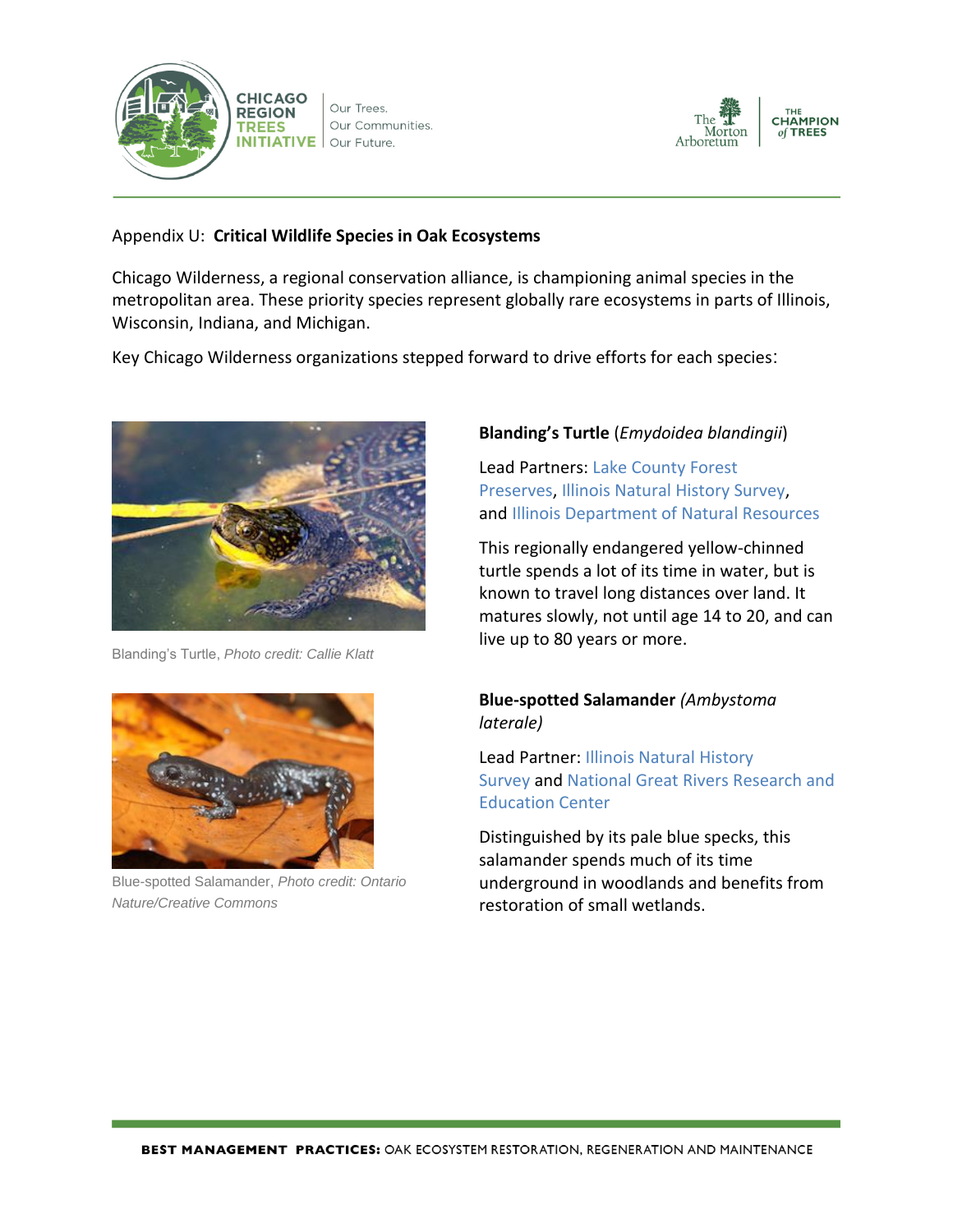

**CHICAGO REGION TREES INITIATIVE** 





**THE**<br>CHAMPION of TREES



Little Brown Bat, *Photo credit: Muzik Hounds/Creative Commons*



lonarch on

Blazing Star, *Photo credit: KenSlade/Creative Commons*



Red-headed Woodpecker, *Photo Credit: Andy Reago & Chrissy McClarren, [Creative Commons](http://www.chicagowilderness.org/news/271878/Red-headed%20Woodpecker%20Photo%20Credit:%20Andy%20Reago%20&%20Chrissy%20McClarren,%20Creative%20Commons%20from%20Wikimedia%20Commons) from Wikimedia Commons*

## **Little Brown Bat** (*Myotis lucifugus*)

Lead Partner: [Lincoln Park Zoo](http://www.lpzoo.org/)

Weighing less than a few nickels, this brown/gray bat roosts in old trees, snags, and buildings. Once common throughout the United States, the little brown bat has declined in recent years due to white nose syndrome, an emerging fungal disease.

### **Monarch Butterfly** (*Danaus plexippus*)

Lead Partners: [The Field Museum,](https://www.fieldmuseum.org/) [Peggy](http://www.naturemuseum.org/)  [Notebaert Nature Museum,](http://www.naturemuseum.org/) and the [U.S. Fish &](http://www.fws.gov/midwest/monarch/)  [Wildlife Service](http://www.fws.gov/midwest/monarch/)

The monarch butterfly ventures through Chicago Wilderness on its multi-generation migration from Mexico to Canada and depends on milkweed plants in backyards, parks, and other open spaces for food.

### **Red-headed Woodpecker (***Melanerpes erythrocephala*)

Lead Partner: [The Nature Conservancy, Illinois](http://www.nature.org/ourinitiatives/regions/northamerica/unitedstates/illinois/)  **[Chapter](http://www.nature.org/ourinitiatives/regions/northamerica/unitedstates/illinois/)** 

This distinctly red-headed bird inhabits oak woodlands and savannas. Its drastic decline is the result of oak ecosystems loss across the region.